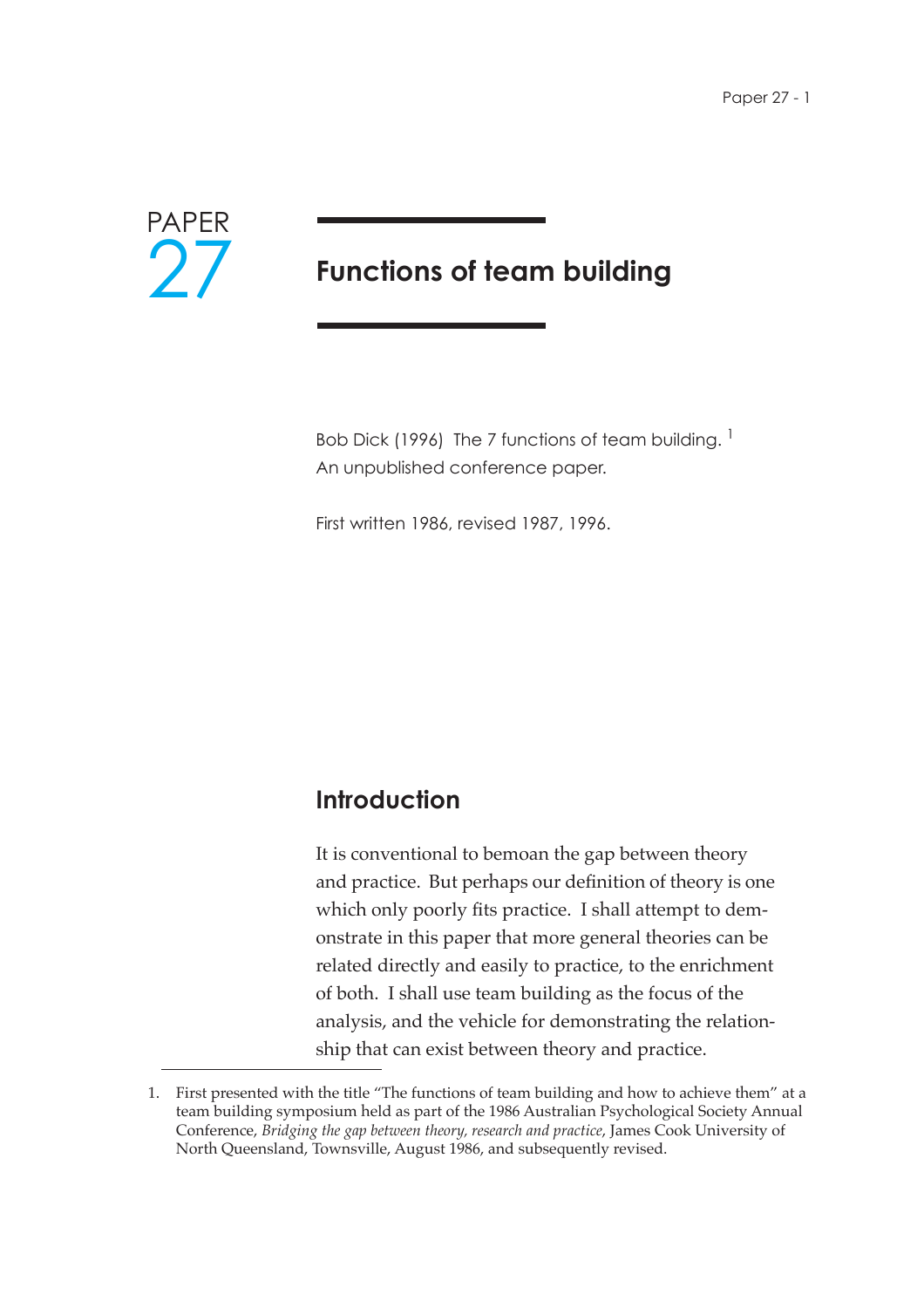First, to set the context. I take it that the human resources function is concerned with the match between a person and the organisation or other system which is the person's environment. Team building is an intervention which addresses the match between person and social environment. It deals with the relationship between person and person, and between person and team. It intends to be mutually beneficial to person and system.<sup>2</sup>

In this paper it is my hope to demonstrate that team building has a number of functions. I attempt to do so by analysing the nature and needs of person and of system.

I shall argue that people pursue need satisfaction. For the most part, systems exist to provide coordination. From this the goals of team building may be deduced. They are to provide the coordination required by the system in such a way that the individuals' needs are satisfied.

I shall conclude that four key functions of team building emerge from this analysis:

- identification of individual with individual;
- identification of individual with system;
- coordination between individual and individual;
- coordination of team with system.

To these can be added another three.

- removal of the perception of interpersonal threat;
- legitimising and enabling the expression of individual preferences;
- development of the necessary process skills.

<sup>2.</sup> I use the term "system" in preference to "organisation" as the argument seems to me to apply equally to situations which we would not typically describe as "organisational". Although the description in this paper is mostly given in terms which imply an industrial or commercial organisation, it can be used with little modification in other settings.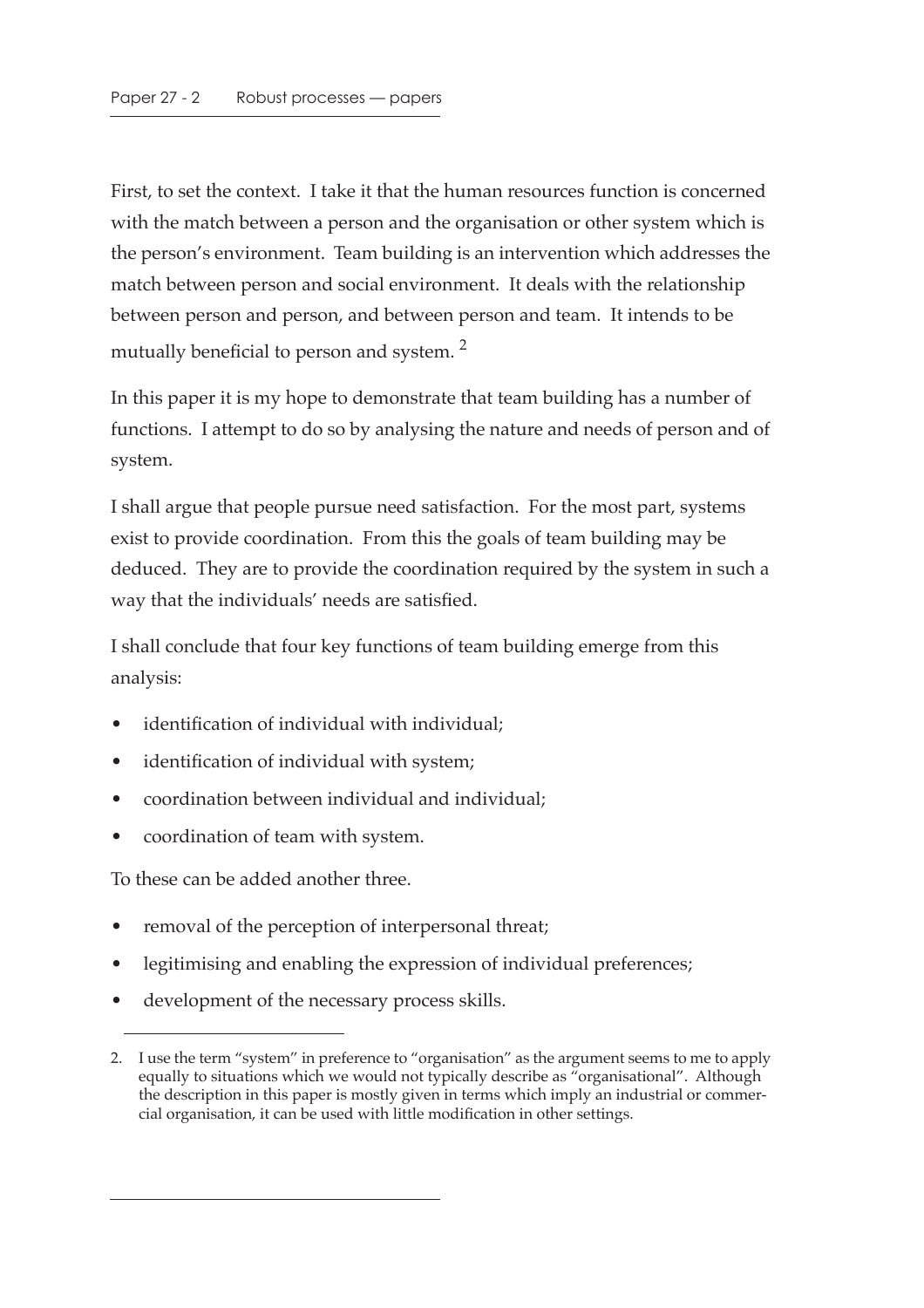Each of these functions can be identified somewhere within current team building practice. The functions provide a convenient way of choosing methods which fit the particular situation. They also allow the development of a taxonomy of team building interventions.

Before I can proceed to an examination of team building a different issue has to be addressed — the nature of theory. I think the history of psychology exemplifies well enough the difficulty of relating theory to practice. It seems to me that this is partly because the type of theory addressed most easily by research differs from the theories most useful to practitioners. Using one label for two somewhat different concepts has produced confusion. A theory of theories is needed to deal with this.

## **A theory of theories**

I do not want to take the time to argue this notion fully here. I have begun to develop it elsewhere  $3$  and will content myself with a brief summary. The core of the argument is as follows.

Theories differ on a number of dimensions. One important one is that of generality versus specificity.  $4$  The dimension can be recognised most easily by considering its extremes. At the specific pole of the dimension lie theories which are little more than summations of observations. At the other pole reside those theories that have more of the quality of logics than of the theories which are the usual subject of laboratory test.

<sup>3.</sup> I am developing this argument in an unpublished draft paper *Maslow revis(it)ed: An examination and reformulation of Maslow's hierarchy of needs*. St. Lucia: Department of Psychology, University of Queensland, 1984 (mimeo).

<sup>4.</sup> This is virtually the same dimension as the one identifiable in Churchman's notion of "fact net". At the base of the fact net are observations. One level above, generalisations from those observations are to be found. Generalisations of generalisations inhabit the third level. And so on. See C. West Churchman (1971), *The design of enquiring systems: basic concepts of systems and organizations*, New York: Basic Books.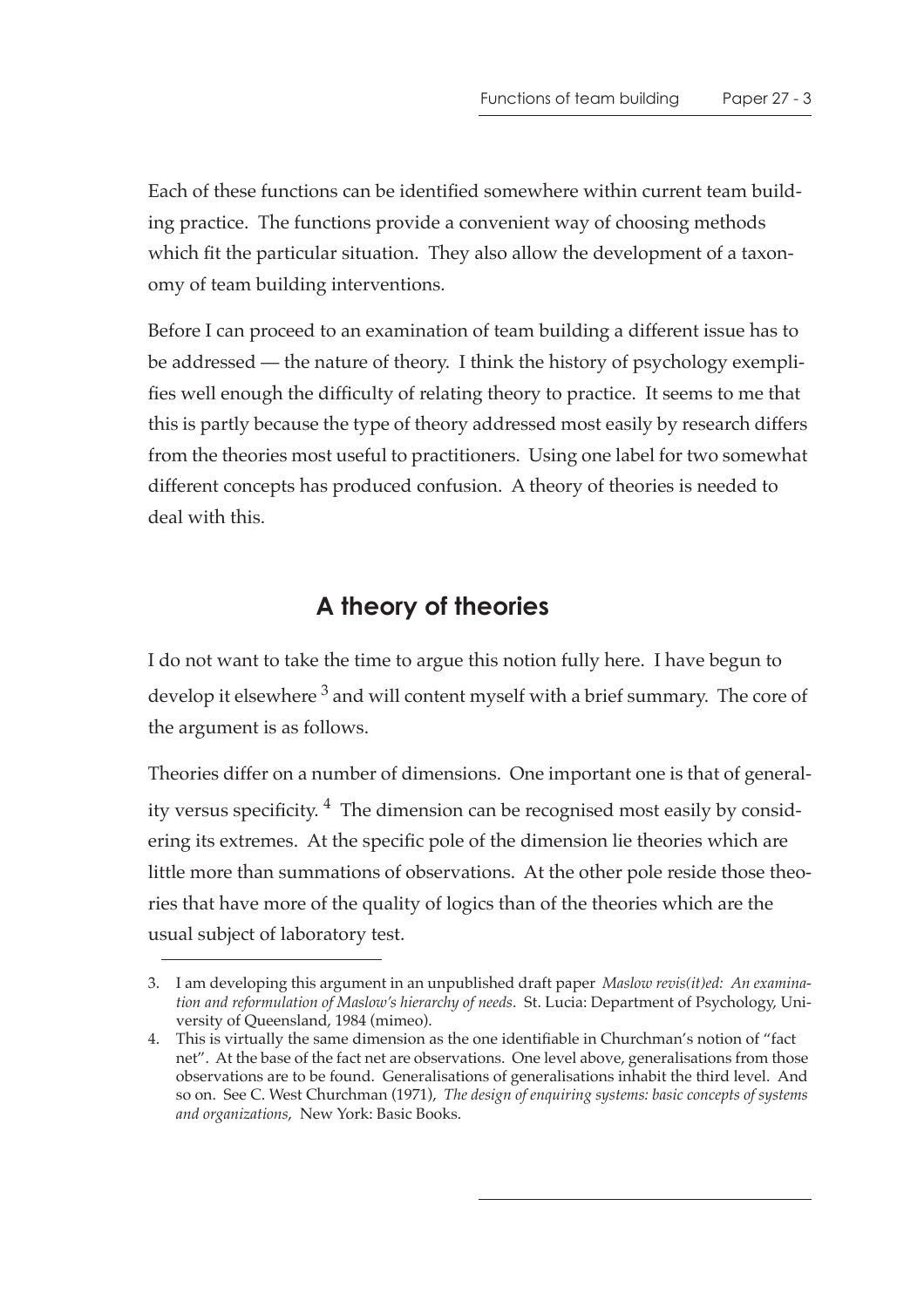Specific theories are capable of rigorous test and easy replicability. This is often at the cost of breadth of application. The subject of much of the experimental literature, they might be labled micro-theories.

General theories are more favoured by practitioners. They must have a wide enough boundary of application to fit a constantly changing situation. On the specific-general continuum they reside just beneath the logics such as algebras or geometries. They resemble logics in at least two respects. Firstly, they are capable of being fitted to a variety of situations. Secondly, it often makes little sense to ask if they are correct. More useful questions to ask about them are, "Are they logically consistent?", and "Does this situation lie within their boundary of application?".

The nearer to the logics they are, the less testable they are likely to be. The more likely their concepts are to be circularly defined. As an example, within systems theory the concepts *system*, *boundary*, and *environment* are defined in terms of each other.

To say this differently, the theories tested in much laboratory research are microtheories. The theories addressed within action research are inherently less capable of crucial test. (This is quite independent of the difficulties of obtaining rigour in field research.) Hypothetico-deductive research and action research test different types of theories. To relate specific theories and general theories to each other requires a different type of analysis, and one which is rare in psychology.

In the remainder of this paper, the theories to which I refer will be macro-theories or logics. With this established, a second issue may be addressed: the function of such systems as organisations and families.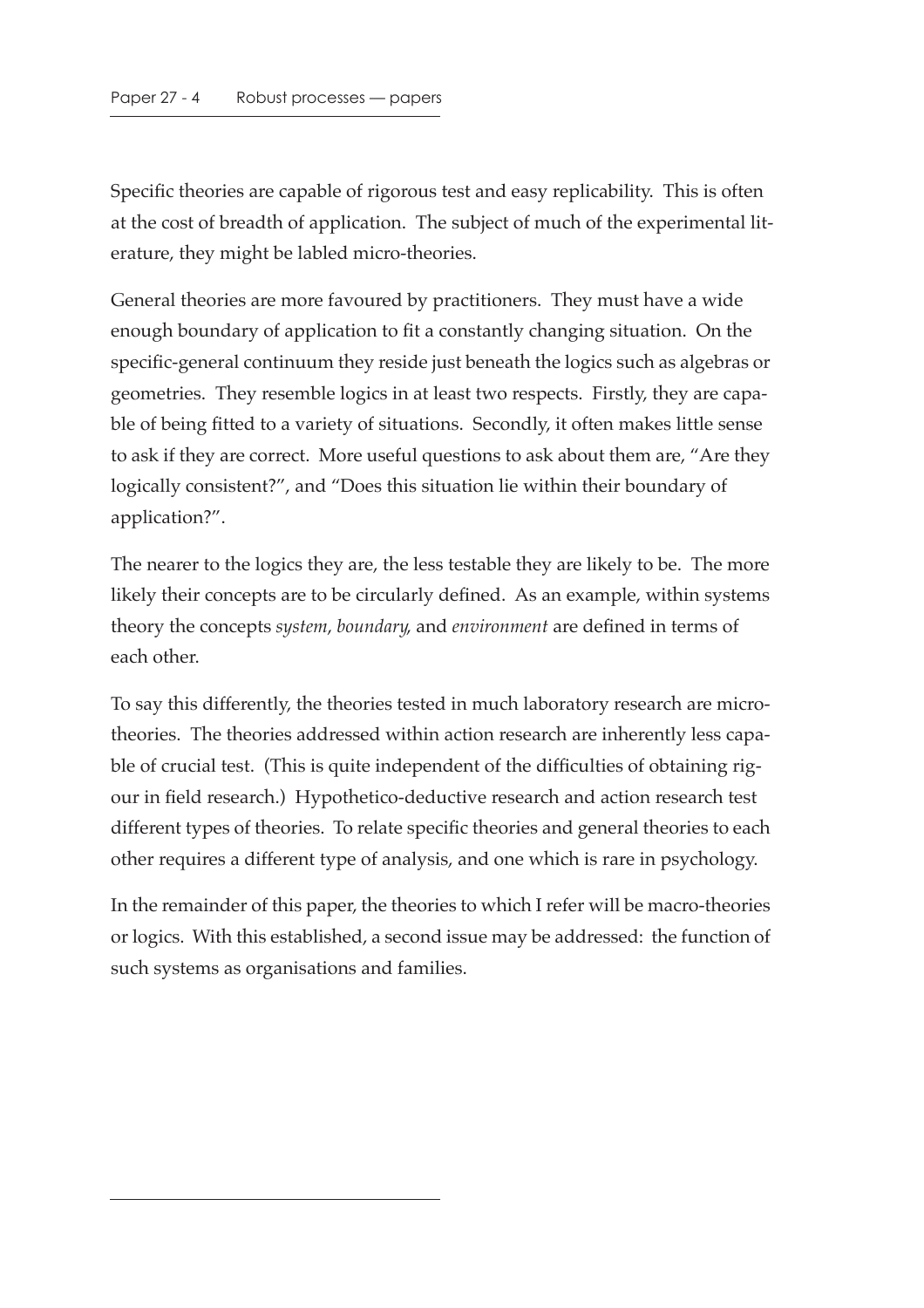## **The function of systems**

Social systems like organisations and clubs and families serve a variety of purposes. Their task function, however, is a very basic one. Systems allow individuals to achieve tasks which are too large or too complex for individuals to accomplish them unaided.

Social systems allow this accomplishment of tasks by coordinating the effort and expertise of individuals. They allow several individuals to pool their effort or their special expertise towards a combined goal.

It is not enough that individuals work on a common task. If they work as individuals with no concern for what others are doing they may well interfere with one another's performance. To achieve their task function, social systems must *coordinate*. The difference between unorganised and organised individuals lies in the extent to which the resources they consume, and the outcomes they produce, are coordinated.

For people to pool their effort and expertise there must be a traffic flow of materials and information and services between person and person. This traffic flow is enabled by and controlled by the system. It is the life-blood of the system. Without it the system cannot fulfil its reason for existence.

Team building can improve this crucial traffic flow in a number of ways. I will shortly analyse the traffic flow and the conditions which affect it. In this way I hope to demonstrate the key functions of team building.

### **System requirements**

I have argued that, above all, the system exists to provide the coordination which permits joint effort. Anything which better coordinates the traffic flow is therefore in the system's interests.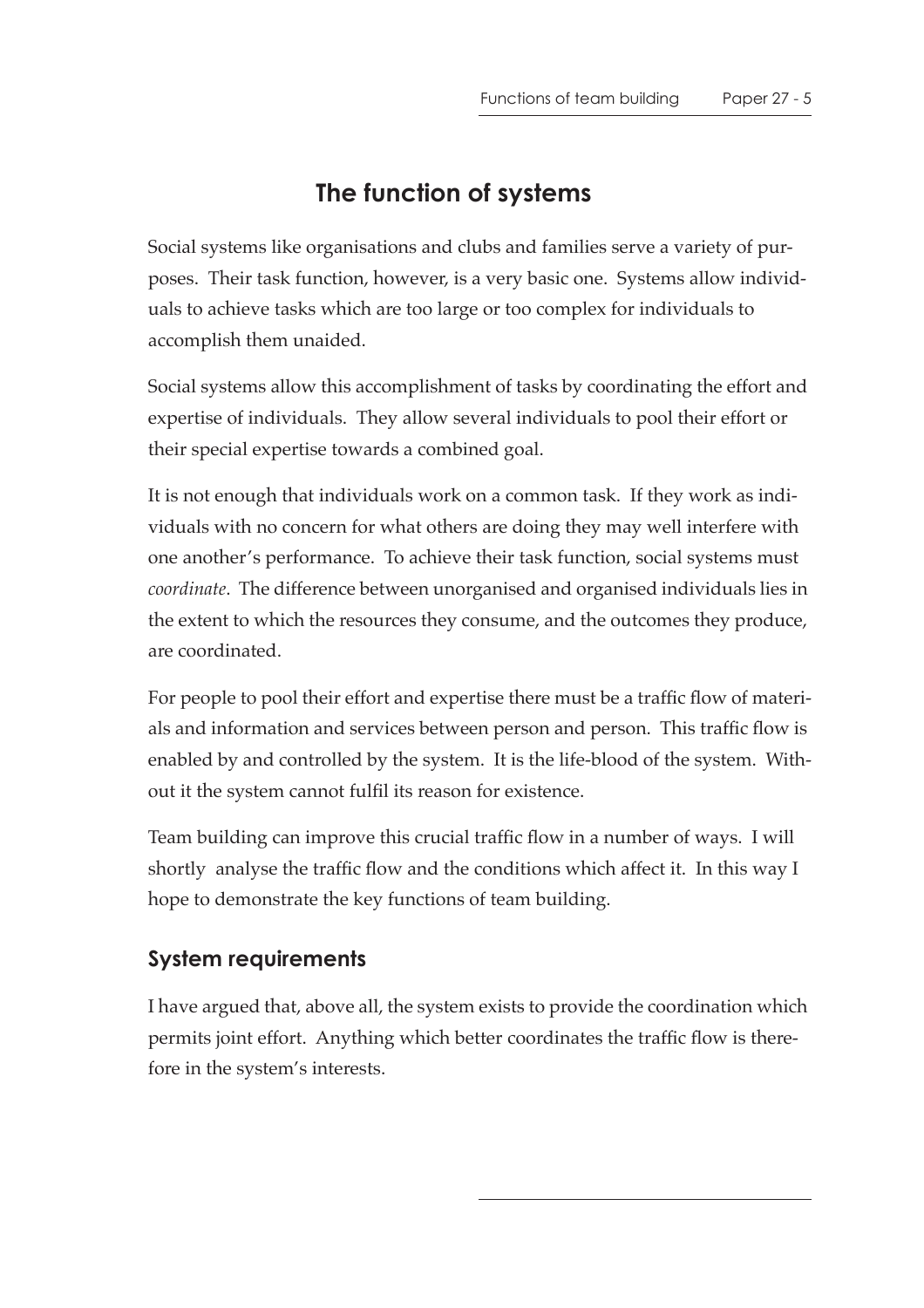From the system's point of view, the flow of materials and information and services must fulfil two conditions ...

- The materials and information must be available when and where they are needed for the achievement of individual or team goals.
- They must also be relevant to wider system goals.

The first of these functions is achieved by clarifying who requires what from whom. It is typically addressed by such techniques as role negotiation. The second may be achieved by some form of management by objectives which moves downward through the system. Within team building it may be achieved (or at least addressed) by careful use of goal setting.

It appears, then, that role negotiation may improve system coordination if done within a work team with attention to the goals of the wider system. The traffic flow within a work team provides the raw data for role negotiation. Goal setting is a mechanism which can be used to coordinate the efforts of one team with requirements elsewhere in the system.

The traffic flow itself may need further definition.

#### **Traffic flow**

The most obvious traffic flow takes the form of an exchange of materials and information and services between people. When this is to be incorporated directly into a person's tasks it might be called primary traffic flow.

Coordination itself requires further traffic. If the primary traffic flow were left to chance, the result might well resemble that of unorganised individual effort. A secondary traffic flow of coordinating information is an important element in determining system effectiveness. This is often overlooked.

Even more often overlooked are the psychological effects of the primary and secondary traffic. Every time a piece of material or information is exchanged there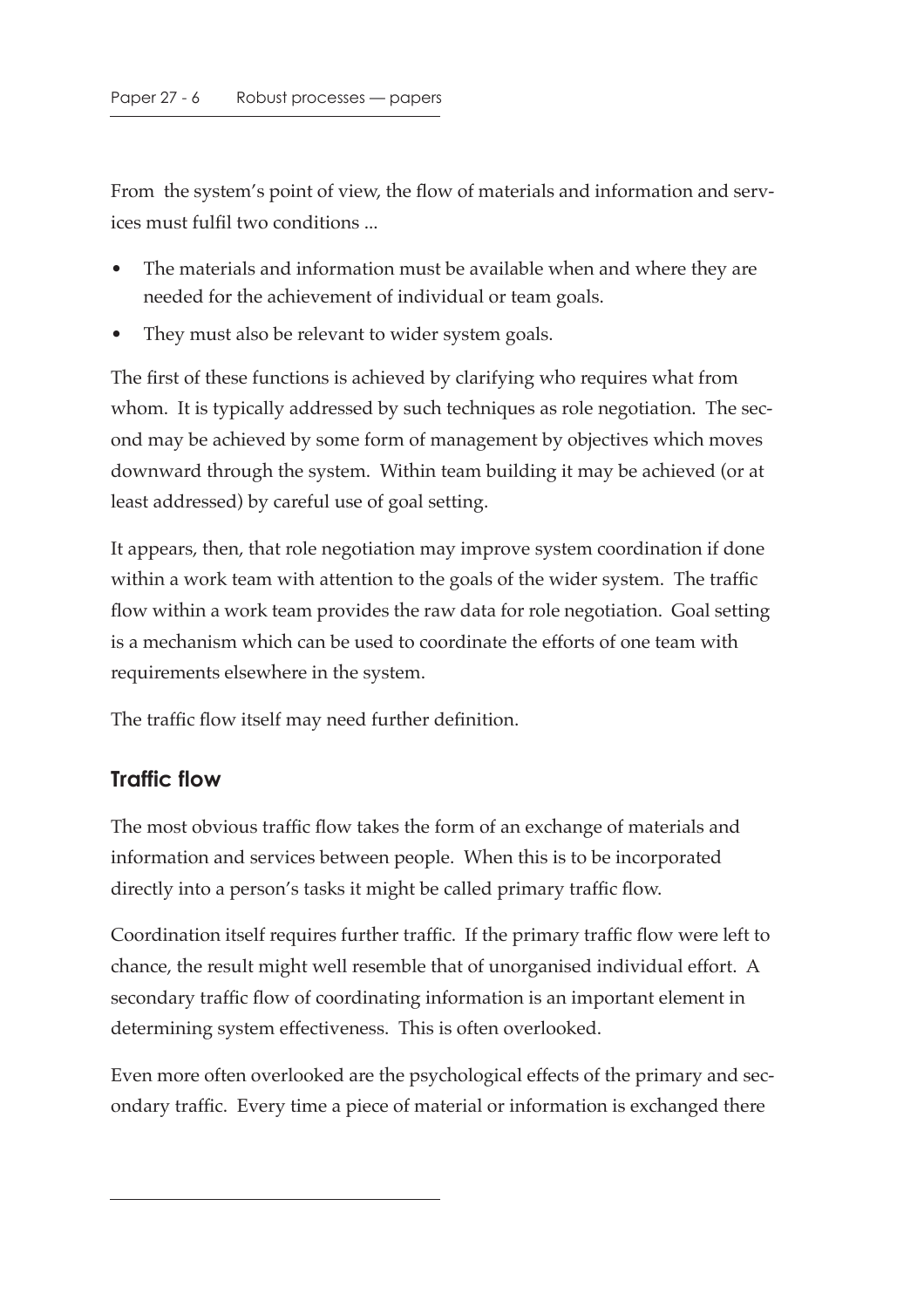is the chance that the receiver will read some intended message into the way in which it is offered. The giver may infer some message in the way it is received. The satisfaction of individuals, and their identification with one another and with the system, may depend heavily on this.

Whatever method is chosen to improve the traffic and its flow, it is as well that attention is given to all three levels.

It is one thing to agree on system needs. It is another to achieve it; this depends on the willingness, for whatever reason, of the individuals who comprise the system.

### **Individual requirements**

From the individual's point of view other people may be a cause of effort or discomfort. The traffic (in the sense described above) which allows one person to do her task is provided by others. This is at the cost to them of some effort. Understanding organisations requires an understanding of the reasons why people benefit others at cost to themselves.

Apart from altruistic behaviour, one would expect that there are countervailing benefits. The concept of identification can help in providing an explanation. Under some conditions people identify with each other. They may then feel each other's pain or pleasure. To benefit someone with whom one identifies is to experience pleasure. To hurt someone with whom one identifies is to hurt oneself.

It is when two people identify with each other that they are most likely to wish to benefit each other.

You have probably noticed an obvious objection to this point of view. It is often in the closest relationships that people often seem to display the greatest capacity to hurt each other. Yet it is here that identification is presumably high.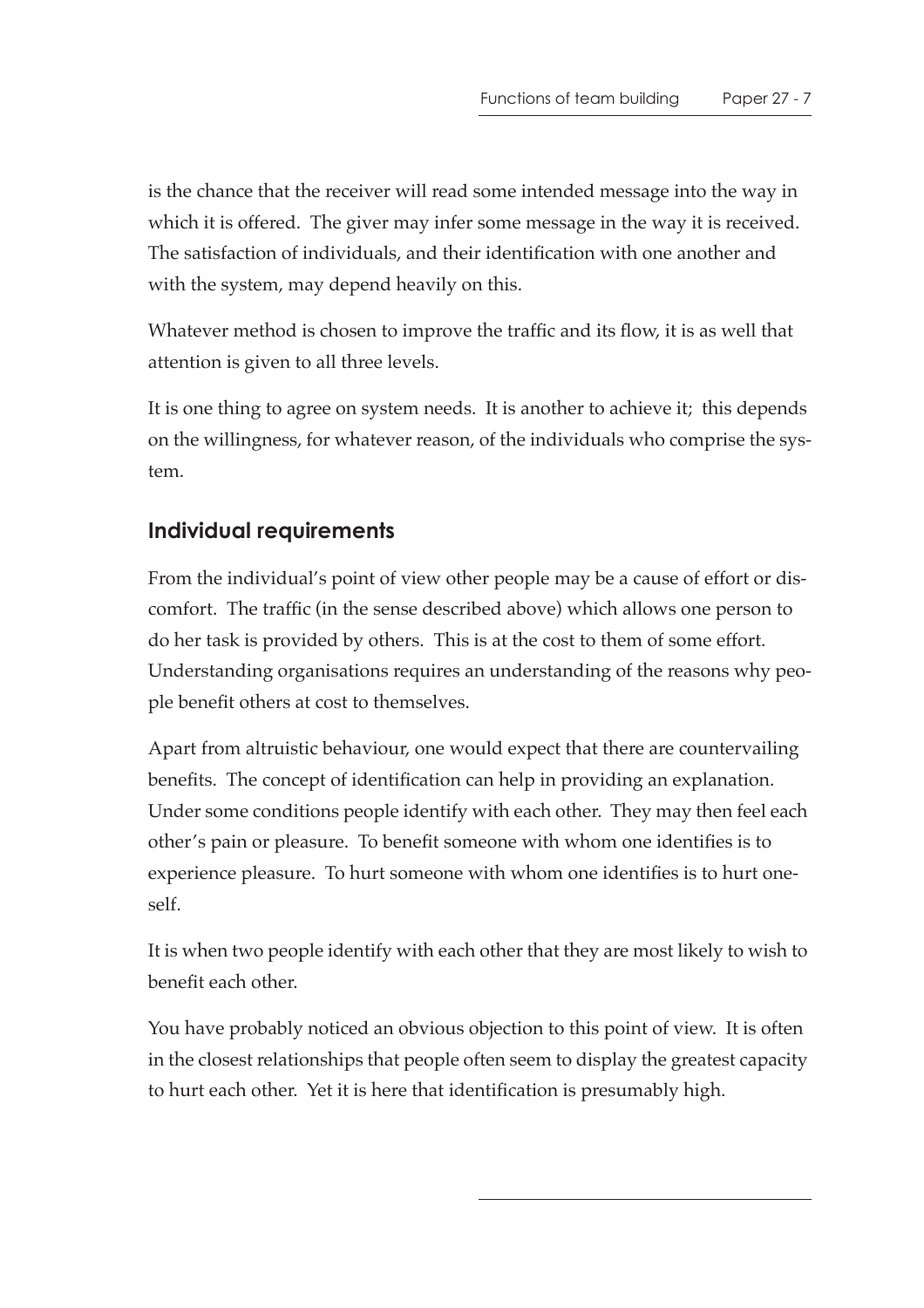The reason is to be found in our reaction to threat with fight or flight. It is often those closest to us who best know our vulnerabilities. They are most easily able to injure us. In the normal course of events they often constitute the gravest threat. At the same time we represent a potential threat to them. The injury, I presume, comes about because of the threat and despite the identification.

This, too, has implications for team building. If people experience each other as a threat this may overcome the beneficial effect of other interventions. I will return to it later.

Two people who identify with each other can be expected to improve their teamwork. It is no guarantee that they will devote their efforts to the benefit of the wider system. This is more likely to occur if they identify with their team as a whole and with the surrounding system.

Identification has two components. One is individual and the other is collective. In this it resembles coordination. Relationship oriented team building addresses the first of these functions. Certain types of goal setting, among other interventions, address the second.

## **The functions of team building**

Four key functions of team building have so far been identified. In summary, role negotiation most clearly allows the traffic flow to be coordinated between individual and individual. Relationship oriented team building focusses on the identification of individual with individual. Those types of goal setting which create some shared vision amongst people may address the collective functions.

To these can be added the possible fifth function of removing people's experience of threat from within the team. (This, too, could be subdivided into individual and collective functions; but it is not a necessary elaboration.) Some approach which deals with people's perceptions of one another may be indicated to deal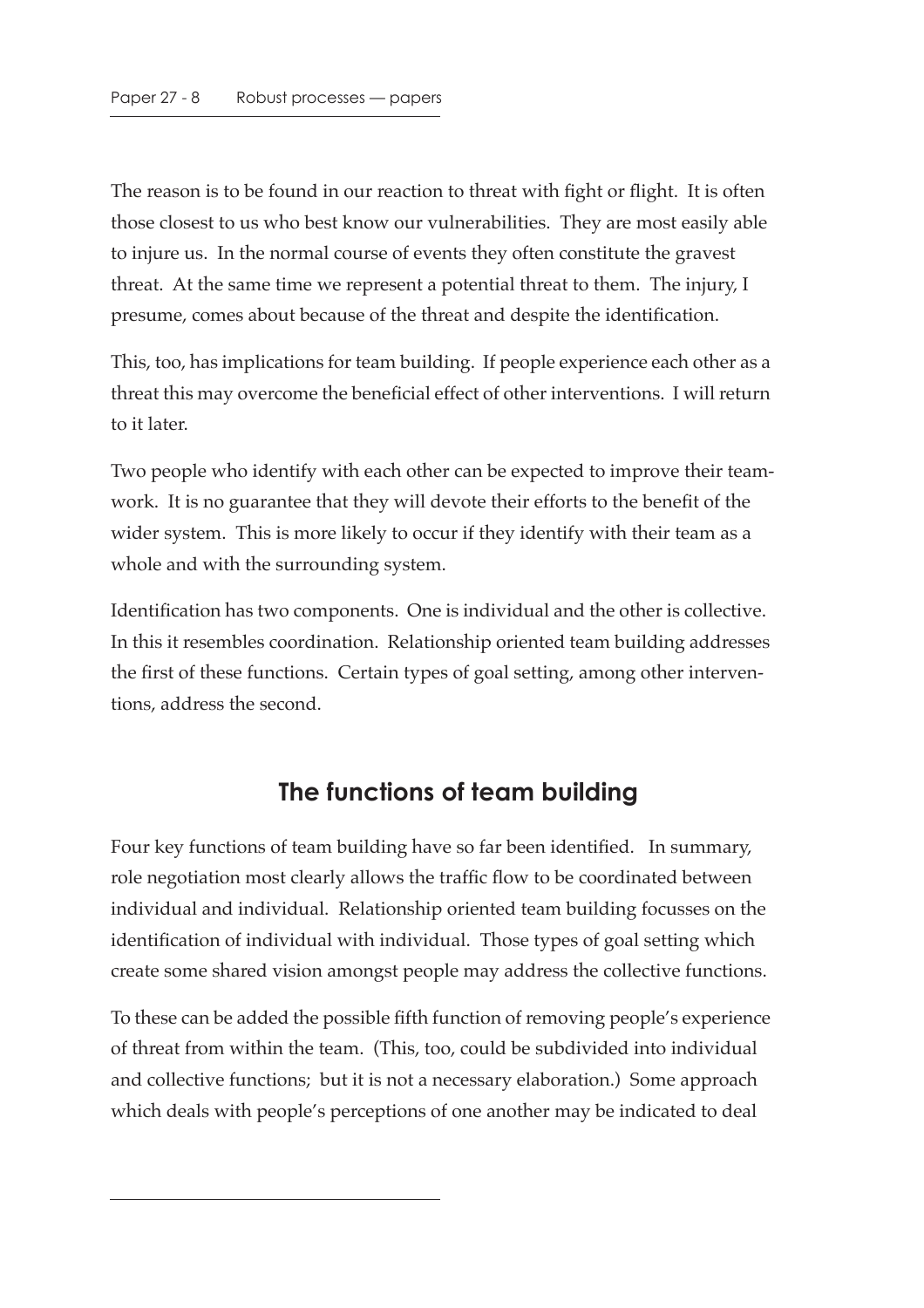with this. Although it is not usually included as a formal part of team building it is often arises naturally as part of relationship-oriented team building.

#### **Individual differences**

So far, so good. The functions already addressed, however, assume that people are for the most part interchangeable. It is obvious that each person brings unique needs and preferences and skills into the work setting. In an organisational setting the skills may be taken into account during the process of selection or promotion. The needs and preferences are often ignored.

Assume for the moment that the differences between people are sometimes substantial. On such occasions an exchange of duties might lead to greater satisfaction, and perhaps greater performance, for both.

It is common enough for public, industrial and commercial organisations to take the skills of people into account when tasks are first allocated or people are first appointed. The judgment tends to be based on qualifications, previous work history, and performance at interview. In the day-to-day running of an organisation, however, skills are not given much attention except when promotions are being considered. Preferences are given almost no attention except through selfselection. And while people are more likely to apply for those jobs they expect to enjoy, there may well be other influences on their choice.

Preferences may be taken into account during role negotiation. The requests people make of each other are likely to be based partly on what they expect to enjoy. This may be limited to some extent because in many settings people may not regard their personal preferences as a legitimate concern. They may also lack a terminology within which preferences are easily expressed. If preferences can be expressed and taken into account, greater satisfaction may result.

A possible sixth function of team building is therefore to legitimise and enable the expression of individual preferences.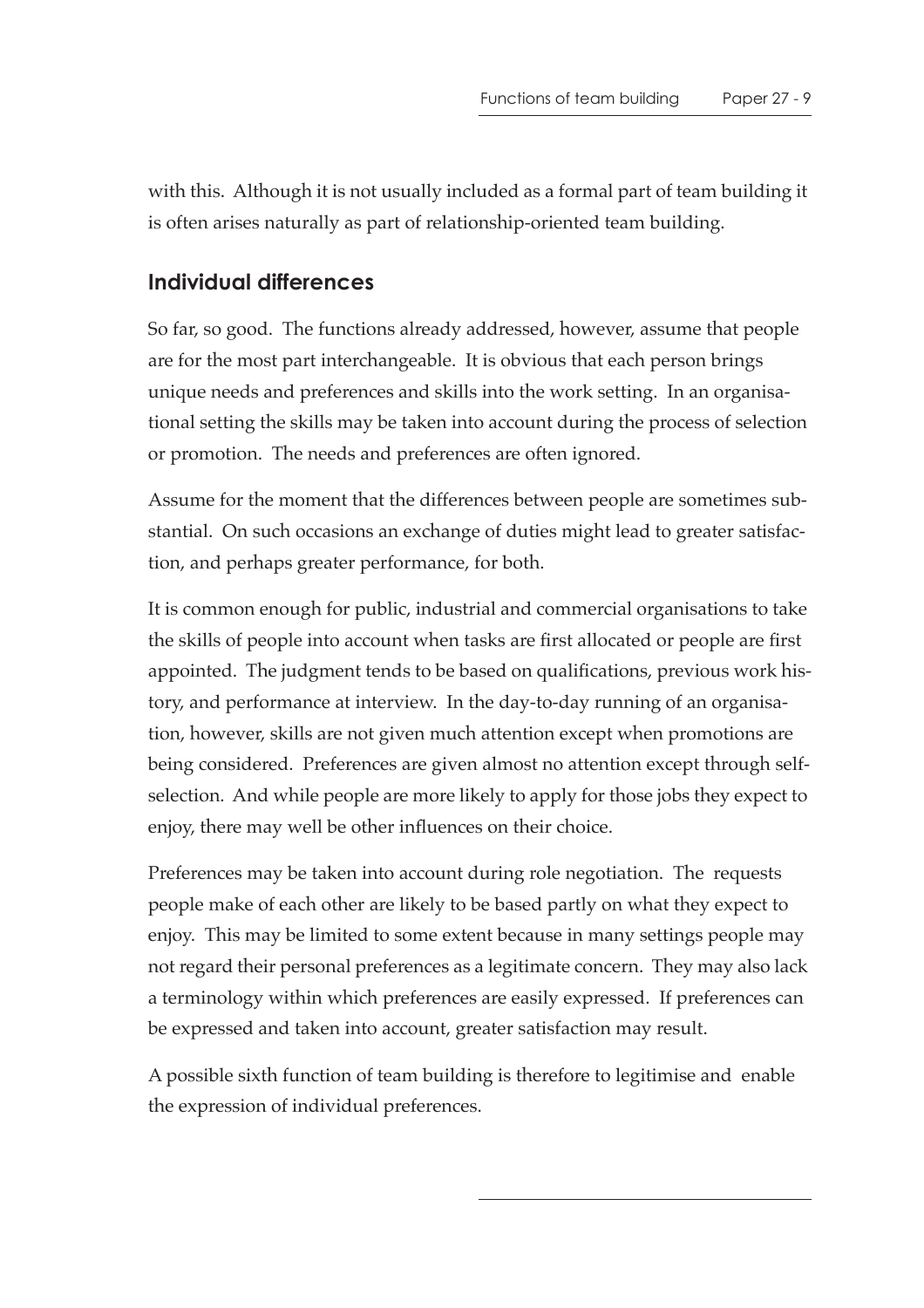All of this assumes that the chosen process will work. Rather than leave this to chance one might add a seventh function — helping team members to develop process skills.

#### **Process skills**

A robust enough process in the hands of a skilled consultant may be sufficient guarantee that the process works well. Team building is likely to be most effective, however, when it can be used as required on a day-to-day basis by team members. Even with robust processes some demand is made on the skills of team members. The more skilled they are in such matters the more effectively they will be able to express themselves and understand one another.

To work, any process must bring about an interchange of information. Each team member has certain information to convey to colleagues. This may include information about preferences, goals and requirements. For this information to be used it must be understood. The key skills are therefore those of giving and understanding information: in other words, communication skills.

To illustrate the seven functions I now describe one approach to team building which can fulfill all of them. As this approach has been described in detail in a number of documents  $5$  the description below is in the form of an outline only.

 $\overline{\phantom{a}}$ 

<sup>5.</sup> The approach I describe here is the one I am most familiar with. It is one I have described in a number of documents, most particularly: *Team building: Face-to-face communication and some procedures for improving it*. (Monograph) Brisbane: Institution of Engineers, June, 1977; Conflict resolution skills and techniques in management development, Part 1, *Management Development Journal*, 1983, 2(3), 42-54; Part 2, *Management Development Journal*, 1983, 2(4), 15-31; and *The management of conflict*. In Proceedings, Seminar '83, Melbourne OD Network, Melbourne, 1983 (Abstract, 1985). To this I have added the results of some recent use I have made of such instruments as the MBTI and Belbin's team roles questionnaire. Part of the material was developed in joint consulting assignments, some with Stephen Moss, some with Tim Dalmau.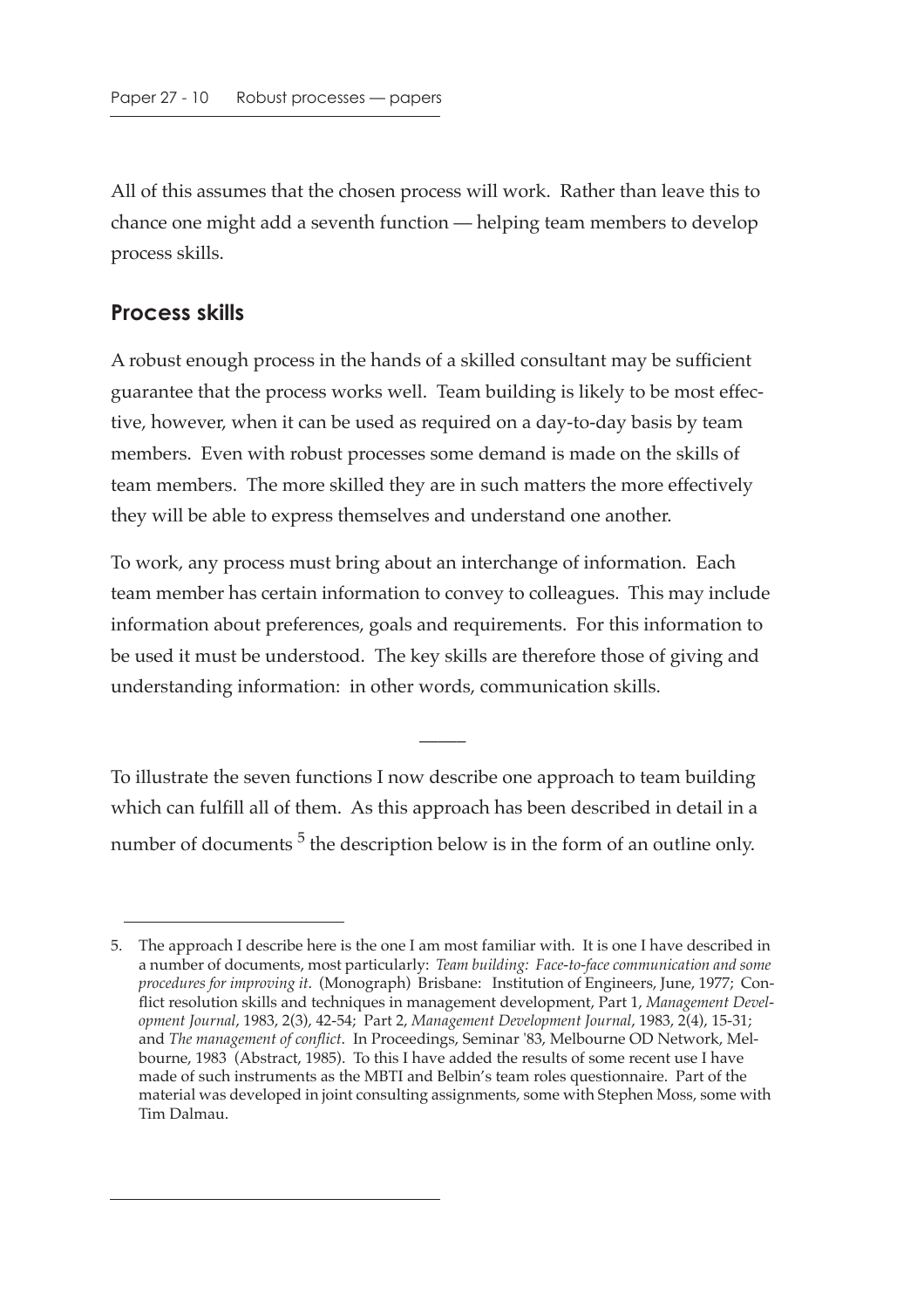## **An approach to team building**

A typical intervention is defined below is step-by-step form. At each step the functions addressed are identified.

#### **1. The consultant clarifies her 6 role.**

Negotiate, if necessary, with those who have power of veto over the team's operation. This is to establish the boundaries within which the team or group may make decisions. Then negotiate your role with the team.

You may also talk to team members (and perhaps other people which whom they interact) to diagnose the likely issues. This may be done with individuals or with the team as a whole.

*This first step does not address any of the functions directly. It legitimises your*  involvement. In clarifying your role it encourages team members to reflect on the *issues and to begin to take responsibility for their own coordination and satisfaction.*

#### **2. Goals and constraints are identified.**

Use some form of goal-setting to determine team goals. Check that these goals are consistent with the goals and constraints nominated at the previous step.

My own preference is to use *search* 7 as the goal setting technique. By identifying what might be called a shared vision it contributes to a collective identity. It allows people from outside the team to be involved; this helps to ensure that wider issues are taken into account.

<sup>6.</sup> Faced with a choice in use between male pronouns and circumlocutions such as "him or her" I have instead chosen to use female pronouns throughout.

<sup>7.</sup> Search is a participative goal setting technique developed at the Centre for Continuing Education at Australian National University. It is described in M. Emery (1976), *Searching: for new directions, in new ways, for new times*, Australian National University, Centre for Continuing Education, Canberra. I have prepared a detailed workbook primarily for one-day searchbased planning in community settings, *Search*, Interchange, Chapel Hill, 1986.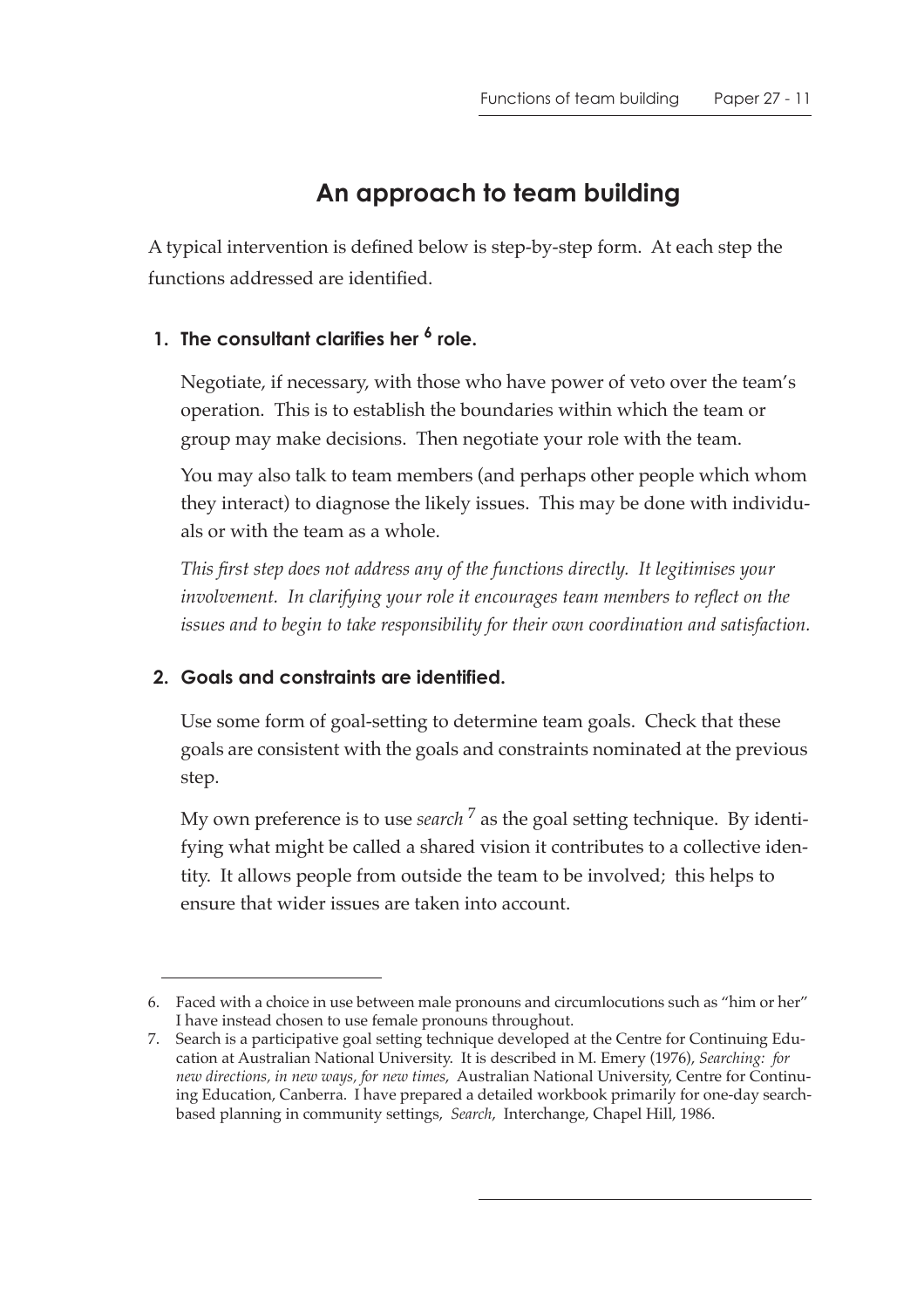In community settings, needs and resources surveys may be used to serve these purposes. These too may be done within a framework based on search.

*This serves twin purposes. It establishes a collective identity with which individuals can identify. It specifies the goals to which the larger system wishes the team to work, and the constraints within which that is to occur.*

#### **3. Sensitise team members to their preferences.**

Use some measure of personal preference to sensitise team members to these issues and to their similarities and differences.

Jung's personality typology  $\delta$  serves this purpose well. Although it has been less than popular in academic psychology it has a strong impact on individuals if used skilfully. As it is in a sense a theory of decision-making style  $9$  it is relevant to a wide range of human behaviour.

A number of instruments are available for this purpose. The best developed of them is probably the Myers-Briggs Type Indicator (MBTI).  $^{10}$  This is also supported by readable and informative literature.  $^{11}$  Alternatively, there are some self-scored tests, of which the most common is probably the *Personal style inventory*. 12

One difficulty with Jung's theories is that they do not always translate easily into plans for change, particularly not in an organisational context. I have experimented with Belbin's *Team roles questionnaire* (TRQ) 13 but find it does not have as much impact as the MBTI. In recent times I have therefore used

<sup>8.</sup> Jung (1921), *Psychological types* (trans. HG Baynes, revised R. Hull), Princeton University Press, Princeton, 1974.

<sup>9.</sup> I am developing this argument elsewhere. See my draft document *Styles of decision making* (in preparation).

<sup>10.</sup> K.C. Briggs and I.B. Myers (1977), *Myers-Briggs Type Indicator*, Consulting Psychologists Press, Palo Alto.

<sup>11.</sup> For example, I.B. Myers with P.B. Myers (1980), *Gifts differing*, Consulting Psychologists Press, Palo Alto.

<sup>12.</sup> R.C. Hogan and D.W. Champagne (1980), The personal style inventory, in J. Pfeiffer and J.W. Jones, *The annual handbook for group facilitators*, University Associates, California.

<sup>13.</sup> T.M. Belbin (1981), *Management teams: why they succeed or fail*. Heinemann, London.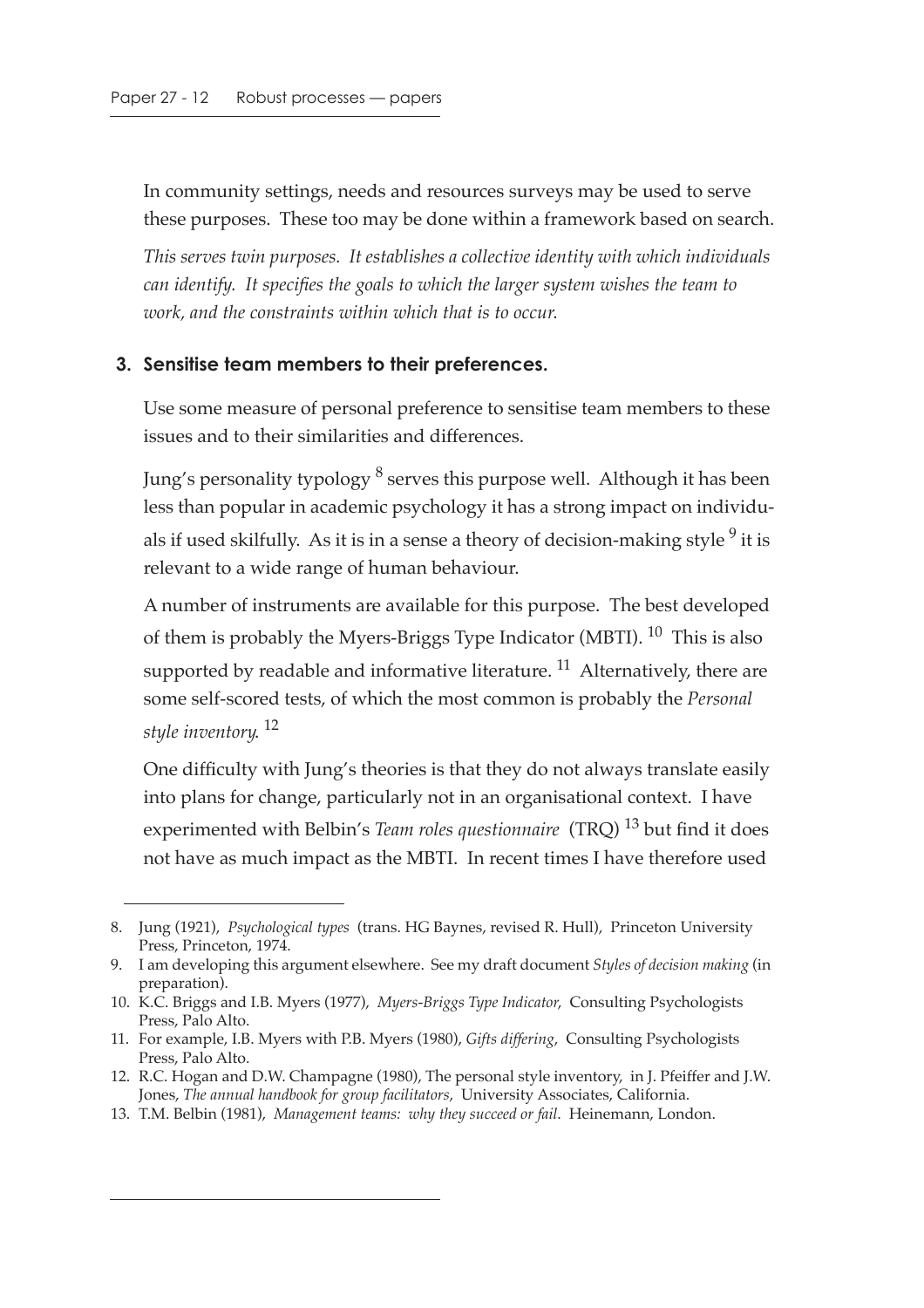both of them: first the MBTI for its impact, followed by the TRQ for its relevance and practicality.

*This addresses the sixth function of legitimising a concern for individual preferences. It provides team members with a language which enables their preferences to be expressed. It also serves some minor purposes. It increases team members' identification with one another. It helps to identify some work skills which are related to better management of interdependencies between people. By identifying the individual differences which underlie much behaviour it often resolves misinterpretations which people have about one another, and thus reduces threat.*

#### **4. Key interdependencies are defined.**

Team members identify the strength of the interdependencies within the team. They decide which members of the team have the most need to renegotiate their work relationships.

One way of collecting this information is to ask team members to answer these four questions.

- If you were absent, and your place were taken by someone not yet capable of doing your job, who would be most affected ...
	- in the short term?
	- in the long term?
- If someone else in the team were absent and replaced by someone unable to do their job well, in whose case would you be most affected ...
	- in the short term?
	- in the long term?

When pooled, this provides information which enables team members to decide which interdependencies are strongest.

*This is preparation for the function of defining person-person interdependencies. It also allows the team to make decisions about the role negotiations to follow. This increases the likelihood that individual decisions will remain consistent with team goals and between-team interdependencies.*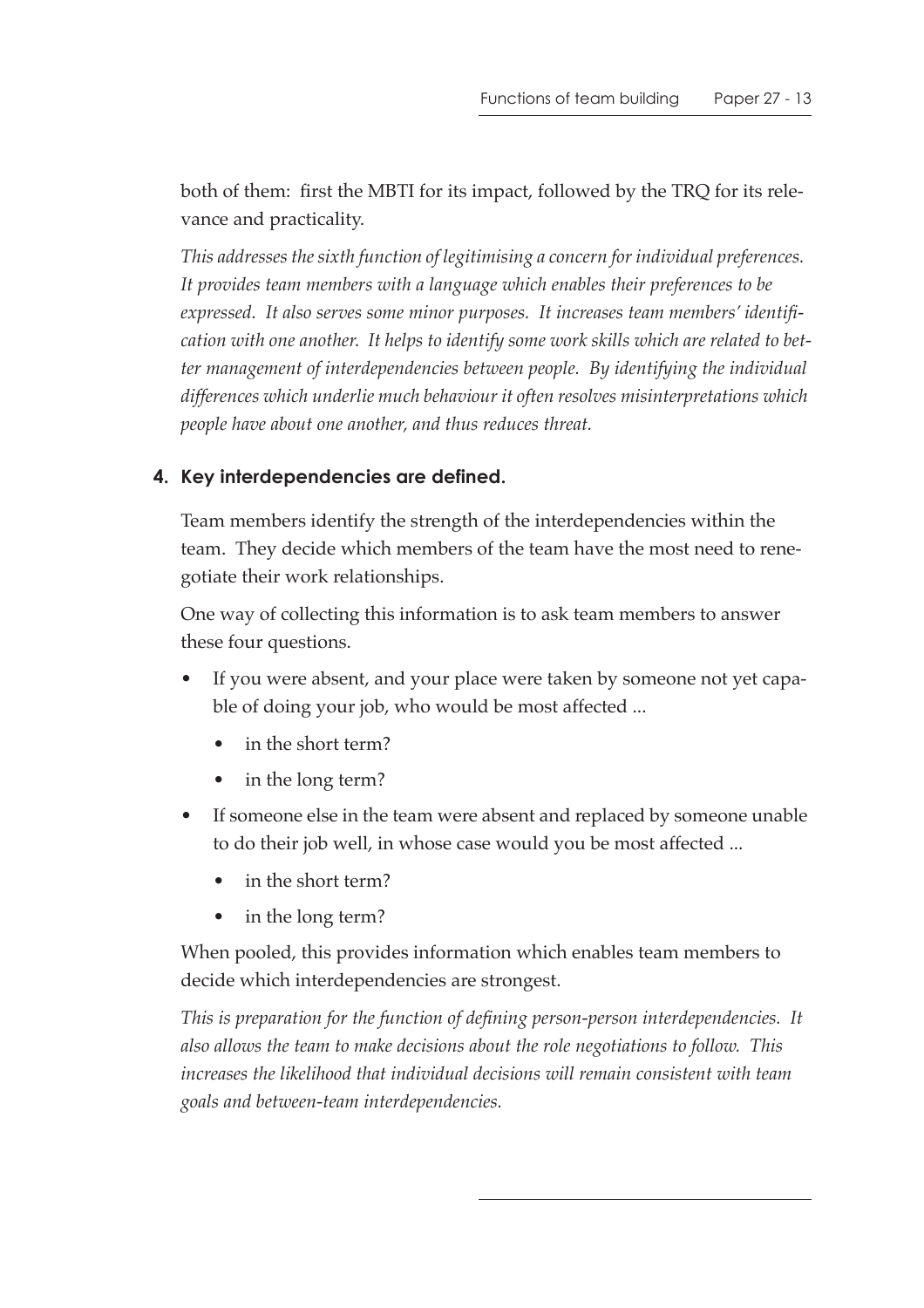#### **5. Team members learn to use the role negotiation procedure.**

The consultant runs brief teaching sessions on the role negotiation procedure, and on communication skills. Teach team members how to act as third parties to their team colleagues.

*This equips team members with the necessary process skills — the seventh function. It also increases the likelihood that the processes will continue to be used as needed after the consultant has completed the present assignment.*

#### **6. Roles are negotiated.**

In meetings for two and three, roles are renegotiated. I use a conflict resolution procedure which suits well a one-on-one role negotiation. In the early negotiations I myself act as third party. In later sessions the team members taking part in the negotiation choose their own third party from their colleagues.

There are two main parts to the procedure.

• Firstly, to identify the interdependencies in more detail, each team member analyses her responsibilities by converting them into statements of inputs and outputs. (I have found that not all people can identify inputs and outputs directly. They seem able to identify responsibilities. Having done so, they are usually able to convert these to inputs and outputs and outputs quite readily.)

At this point attention can be given to all three levels of interdependencies: the primary traffic flow for direct incorporation in the task; the secondary traffic flow of coordinating information; the tertiary traffic flow which consists of the psychological effects of the primary and secondary traffic.

• Secondly, this information is exchanged within a role negotiation procedure. The procedure extends itself readily into a conventional relationship-oriented team building session for two as needed. It can also be extended further to address they types of information which Argyris and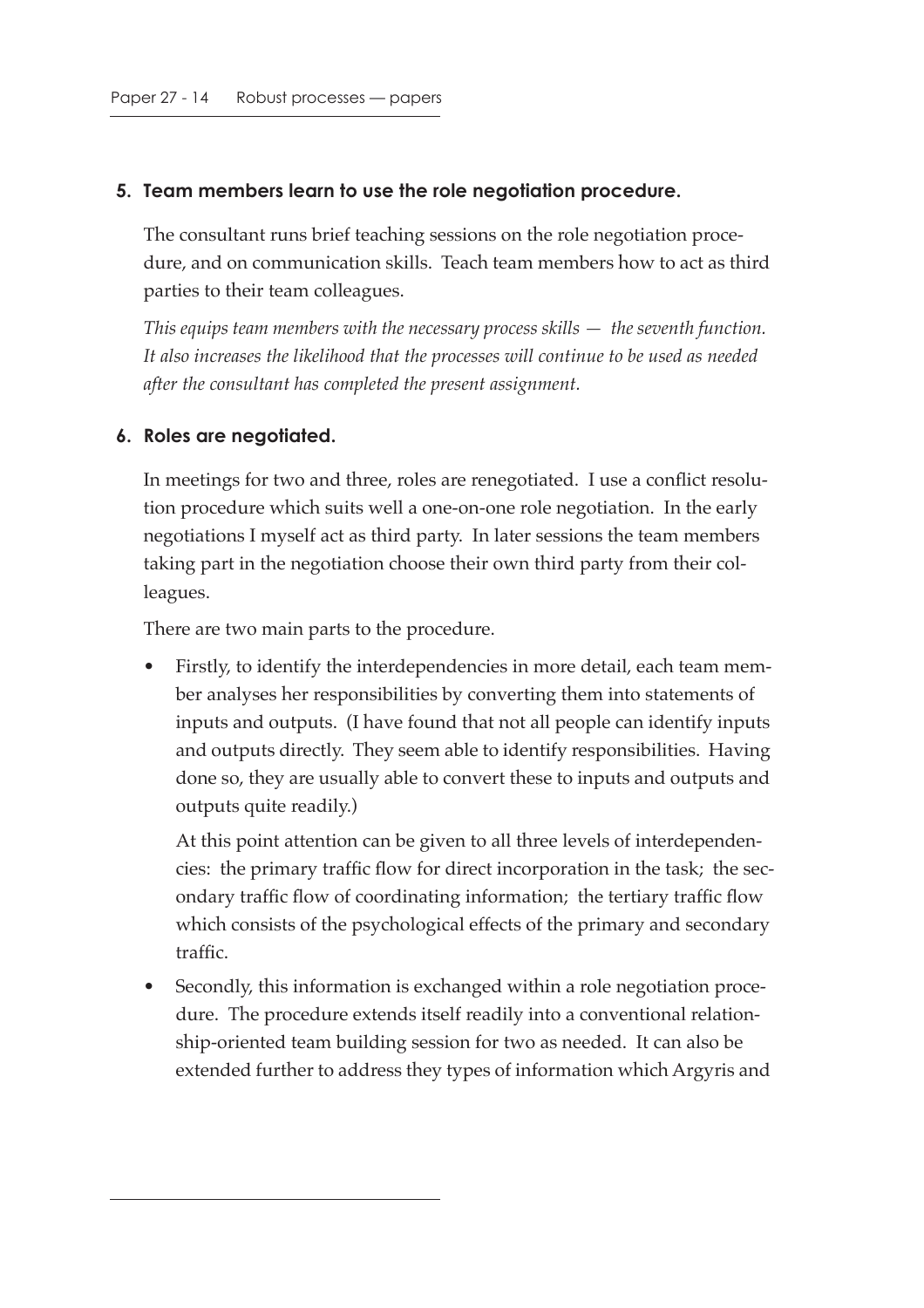Schön <sup>14</sup> have reported as a major cause of poor relationships between people.

• Initially, information is exchanged about one person's actions, the material consequences for the other person, and that person's reaction.

actions → consequences → actions

• On any occasion when it becomes apparent that either person is upset, information about feelings is added to this.

actions → consequences → feelings → actions

It is at this point that it resembles relationship-oriented team building.

• If the feelings have a history, information about beliefs is added. Beliefs about each other's motives are usually the most relevant.

```
actions → consequences → beliefs → feelings → actions
```
In helping to surface hidden agendas, this stage resembles the techniques of Argyris and Schon.

By limiting these meeting to two team members issues are dealt with in a more time-efficient manner. Having learned that issues can be resolved by those affected, team members are then also more likely to continue to use the procedures after the consultant has withdrawn.

*This is a key part of the procedure. In its simplest form, this serves the third function of improving coordination between individual and individual. Extended to include information about feelings it further strengthens individual-individual identification. This is the first function. Further extended to cover hidden agendas it addresses the fifth function by removing perceptions of threat.*

<sup>14.</sup> C. Argyris and D.A. Schon (1974), *Theory in practice: increasing professional effectiveness*. Jossey-Bass, San Francisco.